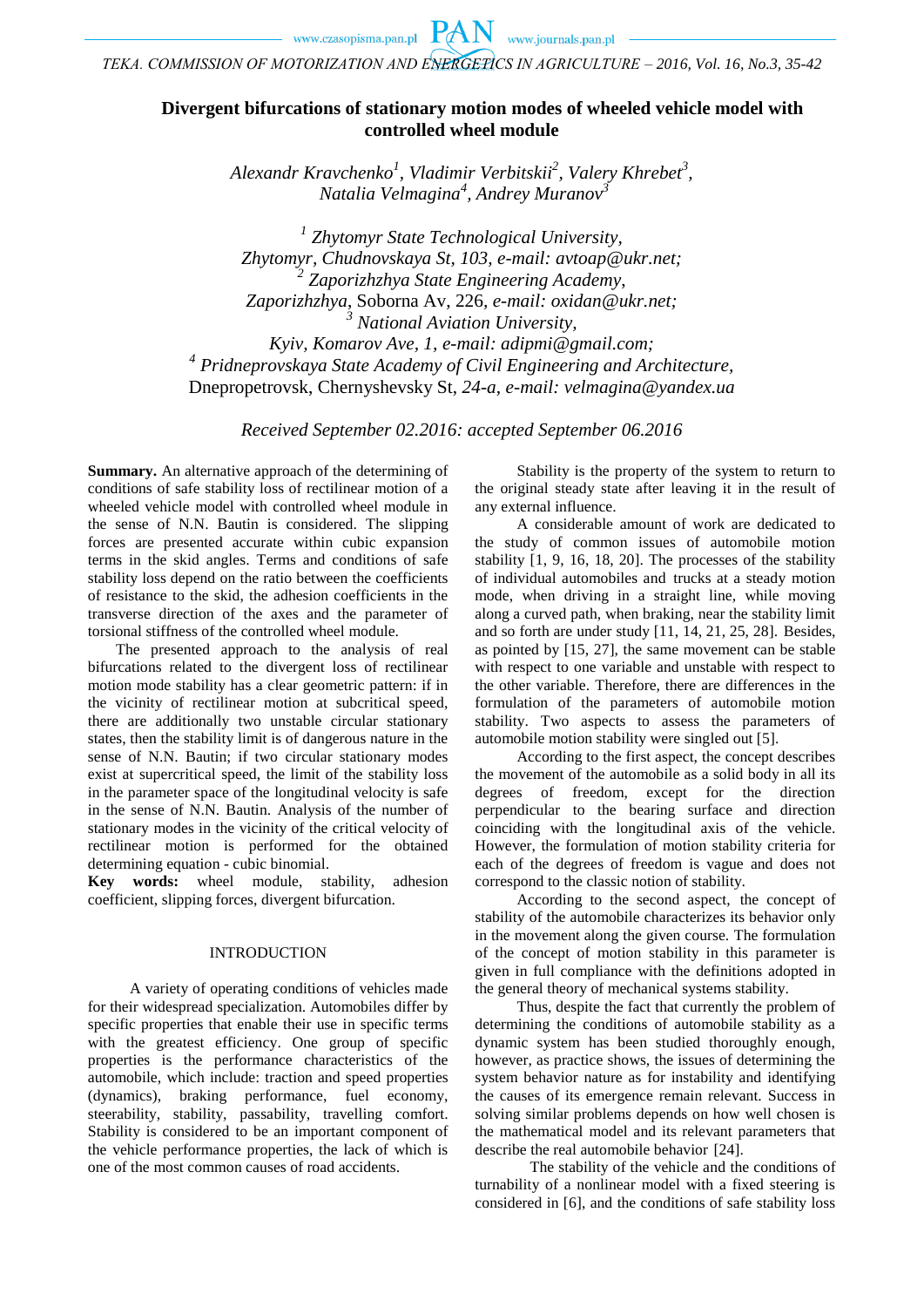of rectilinear motion of two-axle vehicle model with oversteer - in [5].

Self-oscillations of a single wheel unit are investigated in [7].

One of the well-established mathematical models of the automobile is based on a flat bicycle scheme and includes the main non-linear properties of the wheel skid  $[10]$ .

This article is dedicated to the development of the methods for the analysis of controllability and stability of a nonlinear automobile model with rigid wheel module, first introduced in the works by Ya. M. Pevzner [17].

The proposed methods for determining the stationary motion modes of the automobile models, complemented by the algorithms of the construction of the bifurcation set in conjunction with the Poincare Index method, make it possible to conduct a preliminary analysis of the number of stationary modes and to determine the stability boundaries in the plane of the controlled parameters.

### THE ANALISIS OF RECENT RESEARCHES AND PUBLICATIONS

Divergent stability loss of the rectilinear stationary motion mode of the vehicle in the simplest case is related to the implementation of the assembly bifurcation. From the origin of coordinates at a critical speed either a couple of stable stationary states is born, or a couple of unstable steady states comes to the origin and merges with stable rectilinear mode. Research results of Troger H., Scheidl R., Stribersky A., Kacani V., Zeman K. [3, 4, 10, 21, 27] were based on numerical method for the continuation of two parameters, and it makes difficult the determination of the conditions of safe stability loss of rectilinear motion mode in the space of parameters according to N.N. Bautin [2].

In the case of symmetric vehicle with absolutely rigid steering control, substantial "internal" parameters affecting the nature of the loss of stability are adhesion coefficients on the axes: at reduction of the adhesion coefficient on the front axle, the nature of the danger of the region border of stability changes due to the realization of butterfly catastrophe; bifurcation set in this case has a characteristic cross-section with three critical points (cusps) [22].

The problem of stability loss (secure-insecure) of the rectilinear motion of a wheeled vehicle model with a controlled has already been considered in [22]. A formalized approach to the analysis of the stability boundary security, based on the assessment of the number of stationary modes in the vicinity of the rectilinear motion mode, is offered in [23].

### **OBJECTIVES**

Obtaining sufficient conditions for a safe loss of stability of rectilinear motion of a wheeled vehicle model with controlled wheel module.

## THE MAIN RESULTS THE RESEARCH

Figure 1 shows the design diagram of the vehicle model with controlled wheel module.



**Fig. 1.** Design diagram of the vehicle model

The controlled module is pivotally connected to the vehicle case, the corner between the longitudinal axis of the case and the vertical longitudinal plane of the wheel is  $\theta$ , the case-wheeled module is affected by the elastic restoring moment tending to return the system to the position  $\theta = \theta_0$ , where  $\theta_0$  is the angle of rotation of forward row wheels positioned by the driver;  $Y_1, Y_2$  are the equivalent cross forces (skid forces) operating in a spot of contact of wheels with a basic surface that are defined according to I.Rocard's axiomatics [19]; the axis of a wheel is removed from an axis of hinged connection at the distance of offset  $\lambda$  ( $\lambda$  <0 in the case when the axis of a wheel is ahead of a point of hinged connection of links);  $\nu$  is a longitudinal component of speed of the case mass center (it is kept constant); *a* , *b* are distance from the center of mass of the controlled wheel module to the point of fastening of the forward (controlled) axis and the back axis respectively; the reduced factor of rigidity of the controlled module  $k$ ; the damping coefficient on the rotation angle of the controlled module *h*, the positioned rotation angle of the back row wheels is  $\theta_{i}$ .

The weight and moment of the case inertia relative to the central vertical axis are  $m, J$ ;  $m_1, J_1$  are the weight and moment of inertia of the controlled wheel module relative to the central vertical axis (we assume that it passes through the wheel axis).

The system of the differential equations of the movement of the vehicle model with controlled wheel module (phase variables  $u, \omega, \theta, \Theta$ ) is received at the assumptions accepted in [12], in which: *U* is the derivative of a cross component of speed of the center of masses;  $\Omega$  is the derivative of angular speed;  $\Theta$  is the speed of change of the rotation angle of the controlled module; *TT* is angular speedup of the controlled module: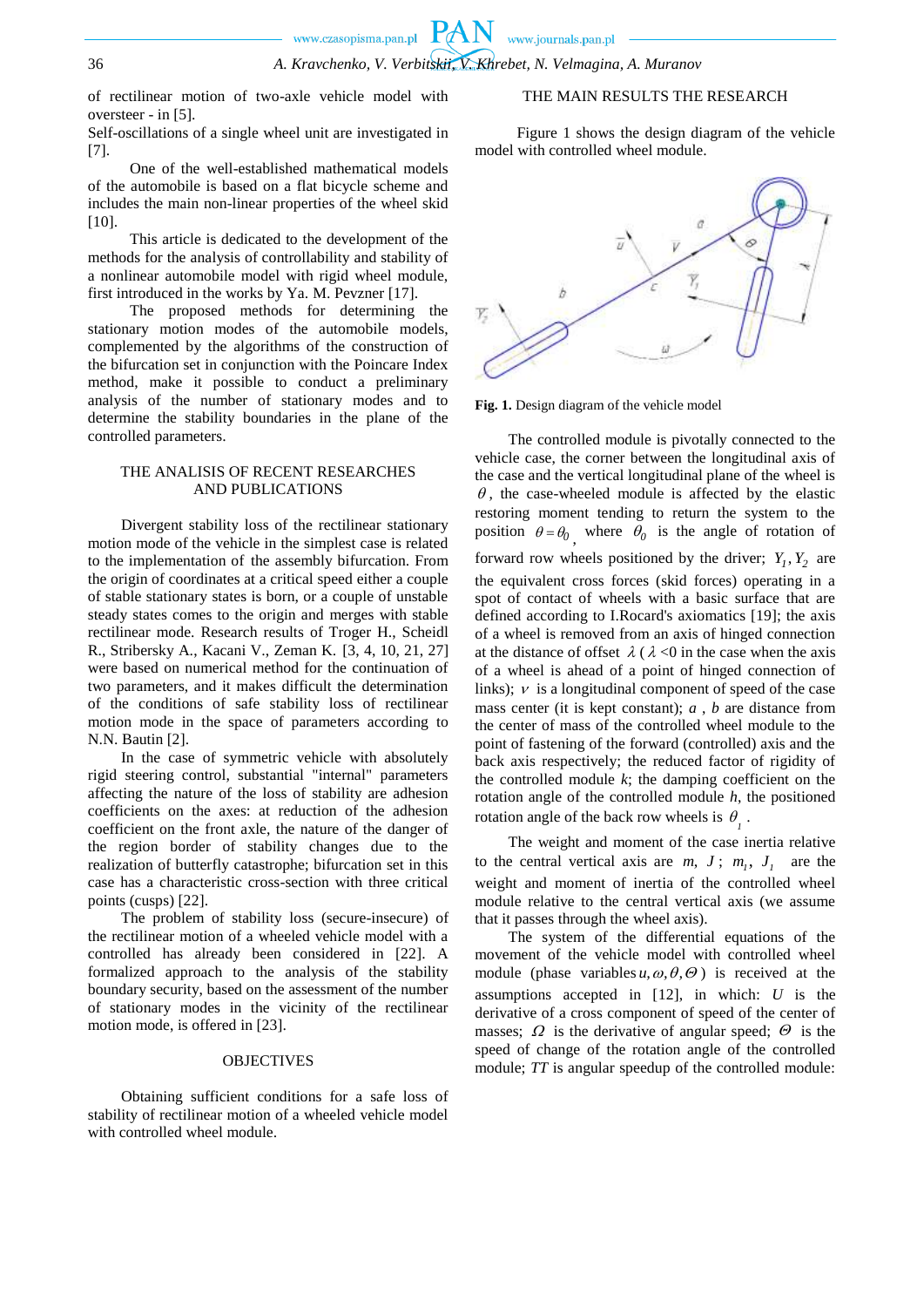$$
\begin{cases}\n-m(U + \omega v) + m_1 \cos \theta \lambda (Q + TT) - m_1(a\Omega + \omega v) \\
+ U) - m_1 \sin \theta \lambda (\omega^2 + \Theta^2 + 2\omega \Theta) + Y_1 \cos \theta + \\
+ X_1 \sin \theta + Y_2 \cos \theta_1 - X_2 \sin \theta_1 = 0; \\
-J\Omega + a m_1 \cos \theta \lambda (Q + TT) - a m_1 \sin \theta \lambda (2\omega \Theta + \omega^2 + \\
+ \Theta^2) - a m_1(a\Omega + \omega v + U) + h\Theta + k(\theta - \theta_0) + \\
+ Y_1 a \cos \theta + X_1 a \sin \theta - Y_2 b \cos \theta_1 - X_2 b \sin \theta_1 = 0; \\
(J_1 + m_1 \lambda^2) TT + (J_1 + m_1 \lambda (\lambda - a \cos \theta))\Omega - \\
+ m_1 \lambda \cos \theta (U + v\omega) - m_1 \omega \sin \theta \lambda (u + a\omega) + h\Theta + \\
+ k(\theta - \theta_0) + Y_1 \lambda = 0.\n\end{cases}
$$

In (1) the slipping forces are approximated by a monotonic dependence of the nature of the saturation curve:

$$
Y_i = \frac{k_i \delta_i}{\sqrt{1 + \left(\frac{k_i \delta_i}{\kappa_i^2 Z_i}\right)^2}},
$$

where:  $k_i$  – coefficients of resistance to the slip,  $\kappa_i$  – adhesion coefficients in the lateral direction,  $Z_i$  – vertical reactions on the axes.

We assume that the reduced axial force on the front axle in the system (1) is negligible  $(X<sub>1</sub> = 0)$ , the rotation angle of the back row of wheels  $\theta_1 = 0$ .

Condition of divergent stability loss of rectilinear mode was found in general form [12]:

$$
v_{kp}^2 = \frac{k_1 k_2 k(a+b-\lambda)^2}{-mk_1 k_2 \lambda b + m(k(k_1(a-\lambda))) - km_1 k_2(a+b-\lambda)},
$$

and safe-dangerous loss of stability conditions were studied in [2, 8].

# CONSTRUCTION OF THE BIFURCATION SET OF THE AUTOMOBILE MODEL WITH CONTROLLED WHEEL MODULE**.**

The stationary states of the system (1) (special points of the phase space) satisfy the system of finite equations

$$
E_I(U = 0, \Omega = 0, TT = 0, \Theta = 0, u, \omega, \theta, v, \theta_0) = 0,
$$
  
\n
$$
E_2(U = 0, \Omega = 0, TT = 0, \Theta = 0, u, \omega, \theta, v, \theta_0) = 0,
$$
  
\n
$$
E_3(U = 0, \Omega = 0, TT = 0, \Theta = 0, u, \omega, \theta, v, \theta_0 = 0;
$$

where:  $E_i$  – left-hand sides of system equations (1). System (2) has two controlling parameters  $(v, \theta_0)$ . Parameter continuation method proposed by Shinohara [8] makes it possible to identify different branches of the equilibrium curve and to evaluate the maximum number of stationary modes in the final field of the control parameters.

In [10] the problem of the evolution of stationary states when changing one of the control parameters is considered. The variety of bifurcation values of

parameters  $v^*$ ,  $\theta_0^*$ , to which the multiple stationary modes of the movement  $(u^*, \omega^*, \theta^*)$  of system (2) correspond, can be found on the basis of two parameters continuation method. The condition for the implementation of multiple stationary mode  $(u^*, \omega^*, \theta^*)$ is the equality  $|_{(u^*,\omega^*,\theta^*,v^*,\theta_0^*)}=0$  $E_4 \Big|_{(u^*,\omega^*,\theta^*,v^*,\theta_0^*)} =$ (Jacobian

determinant of the system (2) vanishes):

$$
E_4(u, \omega, \theta, v, \theta_0) = \begin{vmatrix} \frac{\partial E_1}{\partial u} & \frac{\partial E_1}{\partial \omega} & \frac{\partial E_1}{\partial \theta} \\ \frac{\partial E_1}{\partial u} & \frac{\partial E_1}{\partial \omega} & \frac{\partial E_1}{\partial \theta} \\ \frac{\partial E_1}{\partial u} & \frac{\partial E_1}{\partial \omega} & \frac{\partial E_1}{\partial \theta} \end{vmatrix} = 0.
$$

System (2) with the last equation defines the critical set of stationary modes. The method of continuation on two parameters leads to the auxiliary system of differential equations:

$$
u^{'} = \frac{D_{1}}{\sqrt{D_{1}^{2} + D_{2}^{2} + D_{3}^{2} + D_{4}^{2} + D_{5}^{2}}},
$$
  
\n
$$
\omega^{'} = \frac{D_{2}}{\sqrt{D_{1}^{2} + D_{2}^{2} + D_{3}^{2} + D_{4}^{2} + D_{5}^{2}}},
$$
  
\n
$$
\theta^{'} = \frac{D_{3}}{\sqrt{D_{1}^{2} + D_{2}^{2} + D_{3}^{2} + D_{4}^{2} + D_{5}^{2}}},
$$
  
\n
$$
v^{'} = \frac{D_{4}}{\sqrt{D_{1}^{2} + D_{2}^{2} + D_{3}^{2} + D_{4}^{2} + D_{5}^{2}}},
$$
  
\n
$$
\theta_{0}^{'} = \frac{D_{5}}{\sqrt{D_{1}^{2} + D_{2}^{2} + D_{3}^{2} + D_{4}^{2} + D_{5}^{2}}},
$$

where: 
$$
D_1 = \frac{D(E_1, E_2, E_3, E_4)}{D(\omega, \theta, v, \theta_0)},
$$
  
\n
$$
D_2 = \frac{D(E_1, E_2, E_3, E_4)}{D(u, \theta, v, \theta_0)},
$$
\n
$$
D_3 = \frac{D(E_1, E_2, E_3, E_4)}{D(u, \omega, v, \theta_0)},
$$
\n
$$
D_4 = \frac{D(E_1, E_2, E_3, E_4)}{D(u, \omega, \theta, \theta_0)},
$$
\n
$$
D_5 = \frac{D(E_1, E_2, E_3, E_4)}{D(u, \omega, \theta, \theta, v)}.
$$

Starting point for realization of continuation method  $(0,0,0,\nu_{\text{kp}}, 0)$ , where  $\nu_{\text{kp}}$  is the critical speed of the rectilinear mode of the vehicle movement, is defined from the solution of the equation  $E_4 |_{(u=0, \omega=0, \theta=0, \theta_0=0)} = 0$ .

In Fig. 2 the bifurcation set obtained by numerical integration of auxiliary system of the differential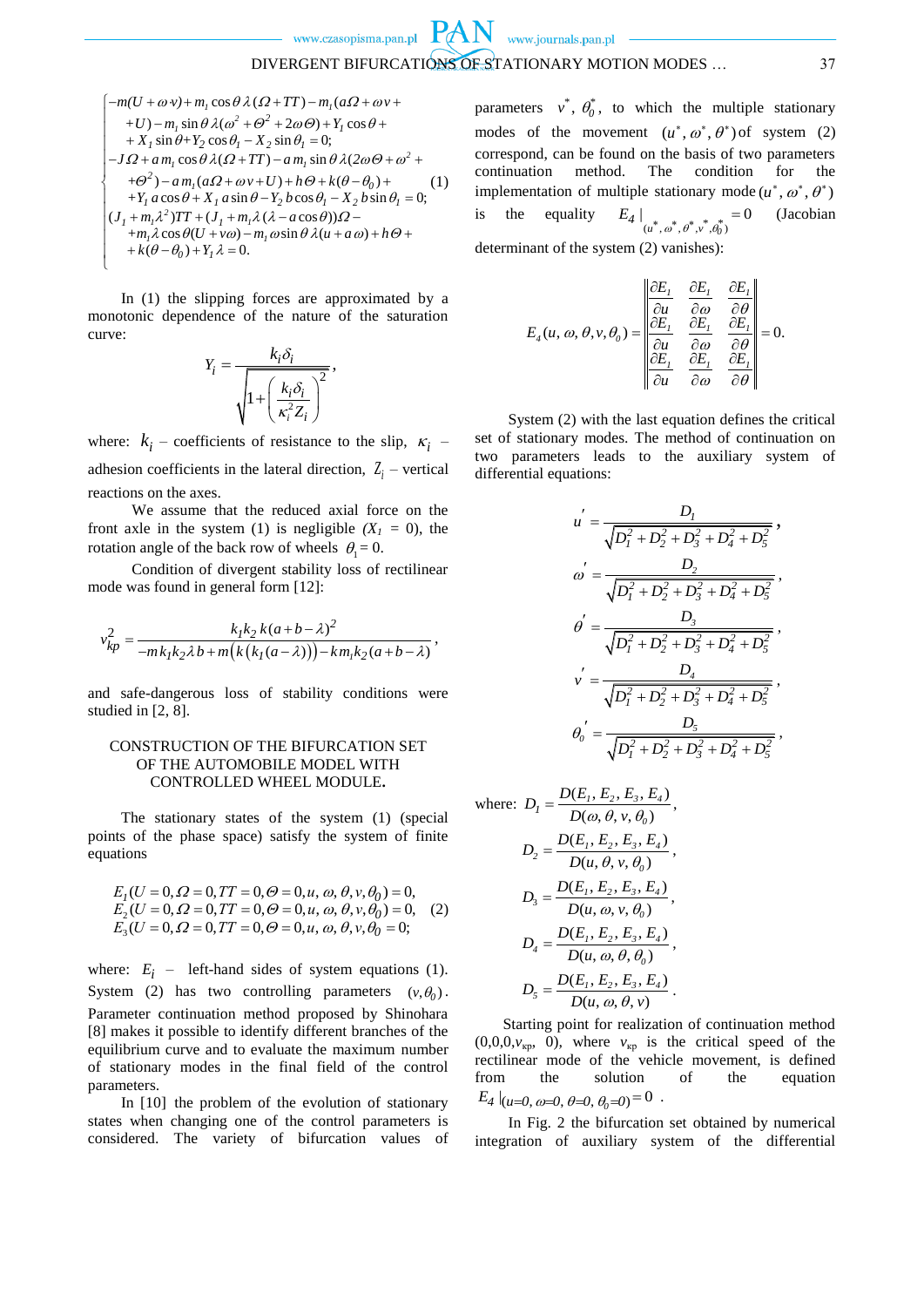equations at the following values of design data is presented: *a=*1,45 m; *b=*1,55 m; *λ* =0,0043 m; *h=*0; *m*=2090 kg; *κ1*=0,7; *κ2*=0,8; *k*1=91500 Н; *k*2= 61000 Н;  $J_1 = 3,22$  kg m<sup>2</sup>.



**Fig. 2.** Critical set of longitudinal velocity control parameters *v* and the rotation angle of the controlled wheel module  $(k = 400$ H∙m)

Points  $M_1$ ,  $M_2$ ,  $M_3$  in Figure 3 correspond to the velocity of 10 m/s, 12 m/s and 15 m/s. They are pivot points in which the loss of stability of the circular stationary modes occurs. They are the elements of the bifurcation set (Figure 2).



**Fig. 3.** Equilibrium curves of the corresponding angular speeds ω of the stationary modes at the change of the rotation angle of the controlled wheel module  $\theta_0$ ; ( $k=400$  Nm;  $\nu=15$ ; 12; 10 m/s)

The bifurcation set divides the plane of the control parameters  $(v, \theta_0)$  into areas with various quantity of the stationary modes: in internal area - 3, in external - 1. At the points of the bifurcation set (Figure 2) there is a real bifurcation of the folds (merger-birth) of a pair of stationary modes - stable and unstable. At the fixed speed

 $v < v_{kp}$  and  $\theta_0$  parameter increase from zero to  $\theta_0^*$ symmetrical stable stationary mode moves along the equilibrium curve, in the pivot point  $(v_i^*, \theta_{0i}^*)$  the divergent stability loss of the circular stationary mode occurs (Figure 3).

With the decrease in the value of torsional rigidity the nature of the bifurcation, set changes greatly (Figure 4).



**Fig. 4.** Critical set of parameters of longitudinal velocity control *v* and rotation angle of the controlled wheel module  $\theta_0$  ( $k=40$ Нм)

The pivot point  $M<sub>4</sub>$  (corresponding to the velocity of 8 m/s) divides the equilibrium curve into stable and unstable parts - stable from 0 to  $M_4$  (Figure 5). Equilibrium curve corresponding to  $v = 6$  m/s has no pivot point, divergent stability loss of the motion circular modes does not occur here.



**Fig. 5** Equilibrium curves of the corresponding angular velocities ω of stationary modes while changing the pivot point of the controlled wheel module  $\theta_0$ ; (*k*=40 Nm; v=6; 8 m/s)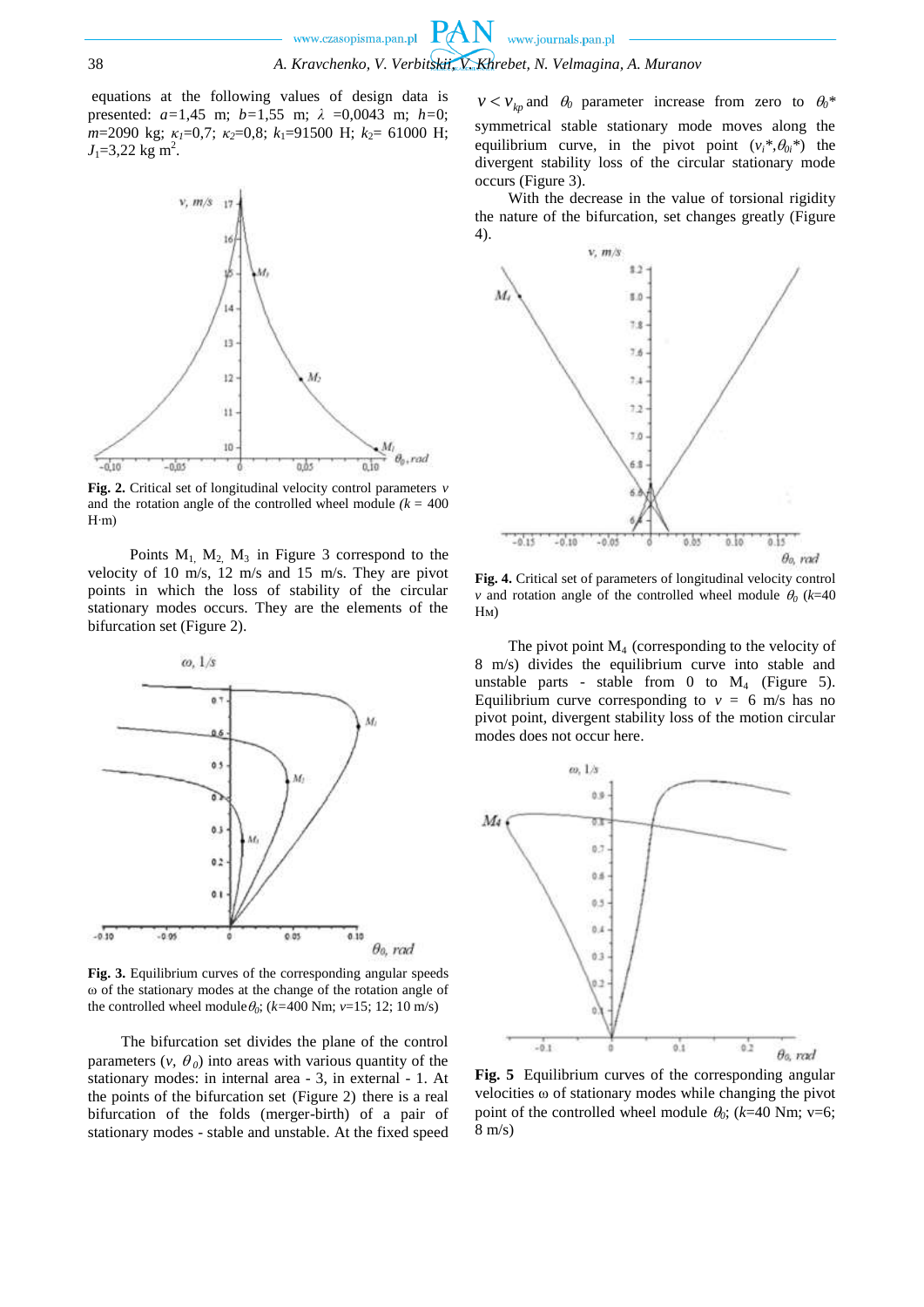### ANALYTICAL RESULTS OF THE ANALYSIS OF (DANGEROUS-SAFE) LOSS OF STABILITY OF RECTILINEAR MOTION MODE.

Estimating the number of stationary modes of the system (1) at subcritical speed parameter value and supercritical value allows to determine the conditions of safe-dangerous stability loss of rectilinear stationary motion mode.

The system determining the set of stationary modes has the form (3) (skid forces are represented up to cubic expansion terms)

$$
\begin{cases}\n-\frac{m \cdot v^2 \cdot (\theta + \delta_2 - \delta_1)}{l} + k_2 \cdot \delta_2 - \frac{1}{2} \frac{k_2^3 \cdot \delta_2^3}{\kappa_2^2 \cdot Z_2^2} + k_1 \cdot \delta_1 - \\
-\frac{1}{2} \frac{k_1^3 \cdot \delta_1^3}{\kappa_1^2 \cdot Z_1^2} - \frac{1}{2} \theta^2 \cdot k_1 \cdot \delta_1 = 0, \\
a \left(k_1 \cdot \delta_1 - \frac{1}{2} \frac{k_1^3 \cdot \delta_1^3}{\kappa_1^2 \cdot Z_1^2}\right) + k \cdot \theta - b \left(k_2 \cdot \delta_2 - \frac{1}{2} \frac{k_2^3 \delta_2^3}{\kappa_2^2 \cdot Z_2^2}\right) - \frac{1}{2} a \cdot \theta^2 \cdot k_1 \cdot \delta_1 = 0, \\
k \theta + \lambda k_1 \delta_1 = 0.\n\end{cases}
$$
\n(3)

 $\mathbf{I}$  . The contract of  $\mathbf{I}$ From the third equation, we express  $\theta$  as function  $\delta_l$ :

J

$$
\theta = -\frac{\lambda k_1 \delta_l}{k}
$$

and put it in the first two equations of the system (3). We obtain the system of two equations relative to the variables  $\delta_1$  and  $\delta_2$ . Turn to the dimensionless skid coefficients on the front and rear axles:

$$
kk = \frac{k}{|\lambda| mg} \frac{b}{l}, \quad kk_1 = \frac{k_1}{mg} \frac{b}{l}, \quad kk_2 = \frac{k_2}{mg} \frac{a}{l}.
$$

System (3) in the dimensionless form becomes:

$$
\begin{cases}\n-v^2\left(-\frac{kk_1 \cdot \delta_1}{kk} + \delta_2 - \delta_1\right) & 4 \le k \le 2, \delta_2 - \frac{1}{2} \frac{a \cdot k k_2^3 \cdot \delta_2^3}{\kappa_2^2} + \frac{b \cdot k k_1 \cdot \delta_1 - \frac{1}{2} \frac{b \cdot k k_1^3 \cdot \delta_1^3}{\kappa_1^2} = 0, & (4) \\
kk_1 \cdot \delta_1 - \frac{1}{2} \frac{k k_1^3 \cdot \delta_1^3}{\kappa_1^2} - \frac{\lambda \cdot k k_1 \cdot \delta_1}{a} - k k_2 \cdot \delta_2 + \frac{1}{2} \frac{k k_2^3 \cdot \delta_2^3}{\kappa_2^2} = 0.\n\end{cases}
$$

The expression for the square of the critical velocity of rectilinear motion (skid and stiffness coefficients are presented in dimensionless form):

$$
v_{kp}^2 = \frac{kk_1 \cdot kk \cdot a \cdot kk_2 \cdot g \cdot (a+b-\lambda)}{-a \cdot kk_2 \cdot kk_1 - a \cdot kk_2 \cdot kk + kk_1 \cdot kk \cdot a - kk_1 \cdot kk \cdot \lambda}.
$$
 (5)

Figure 6 shows the dependence of the critical speed  $v_{kp}$  of rectilinear motion of a wheeled vehicle model with controlled wheel module as a function of the dimensionless parameter of torsional stiffness.



**Fig. 6.** Dependence of the critical speed  $\nu$  of rectilinear motion of a wheeled vehicle model from the dimensionless parameter *kk* of torsional stiffness

From the system (4) one can go to a single defining equation for  $\delta_i$ :

$$
\left(-\frac{kk_1^3}{\kappa_1^2} + \frac{kk_2! k k_1^3 g}{\kappa_1^2 v^2} + \frac{kk_2^3 \left(\frac{kk_1}{kk} + 1 + \frac{g\left(l - \lambda\right)k k_1}{v^2}\right)^3}{\kappa_2^2}\right) \frac{\delta_1^3}{2} + \left(kk_1 - \frac{\lambda k k_1}{a} - k k_2 \left(\frac{kk_1}{kk} + 1 + \frac{g\left(l - \lambda\right)k k_1}{v^2}\right)\right) \delta_1 = 0.
$$
 (6)

The number of solutions of this equation determines the number of stationary states of the system in the vicinity of rectilinear motion.

The condition of the critical velocity of rectilinear motion is as follows :

$$
g_1 = -kk_1 \cdot kk_2 - kk_2 \cdot kk + kk_1 \cdot kk > 0.
$$
 (7)

The condition for safe stability loss of rectilinear motion earlier obtained in [23] is  $(\lambda \rightarrow 0)$ :

$$
g_2 = -\kappa_2^2 \cdot kk_1 \cdot kk_2 - \kappa_2^2 \cdot kk_2 \cdot kk + kk_1 \cdot kk \cdot \kappa_1^2 < 0. \tag{8}
$$

By combining (7) and (8) we have: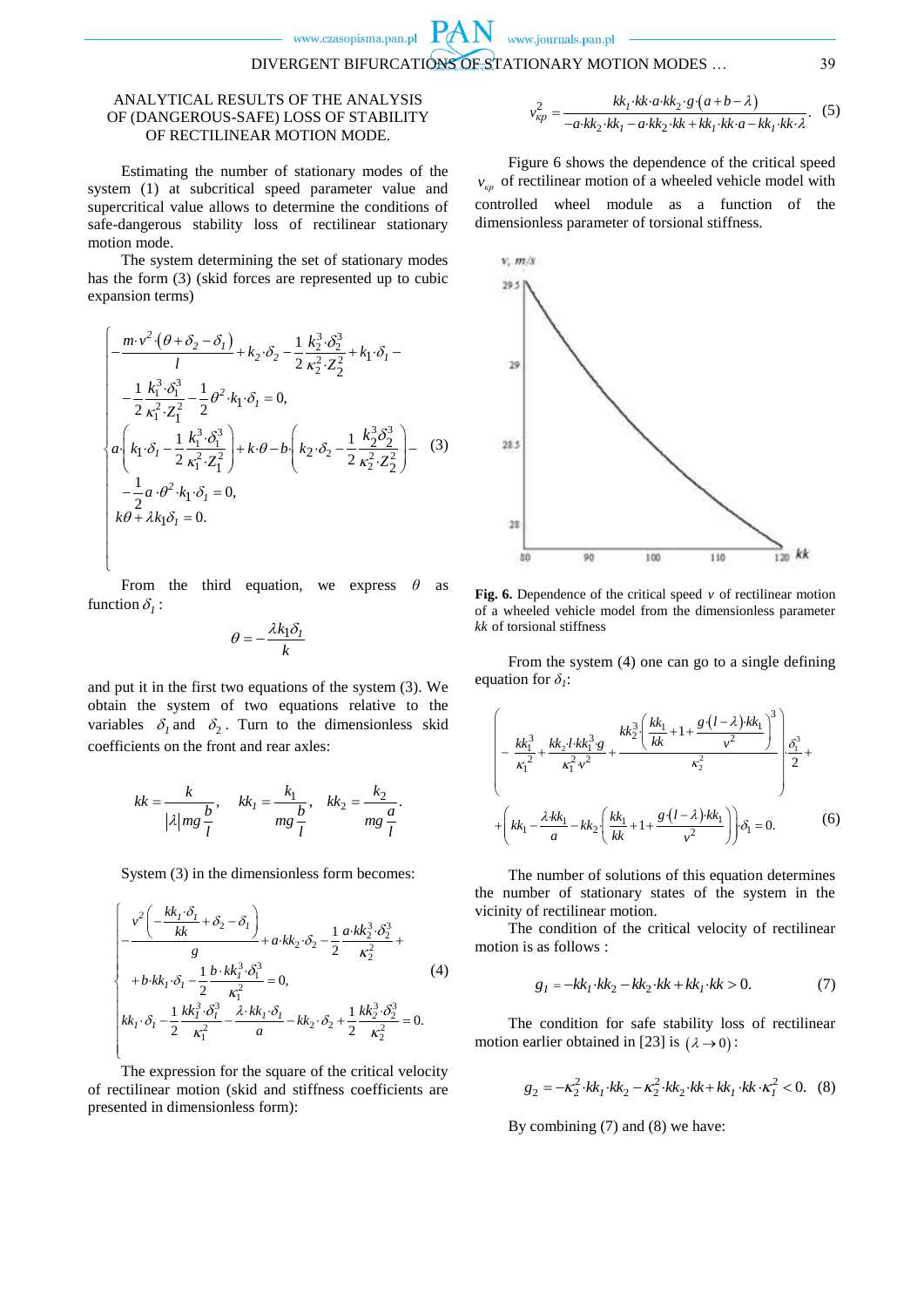$$
\frac{kk_1 \cdot kk_2}{kk_1 - kk_2} < kk < \frac{kk_1 \cdot kk_2 \cdot \kappa_2^2}{kk_1 \cdot \kappa_1^2 - kk_2 \cdot \kappa_2^2} \,. \tag{9}
$$

From the analysis of the coefficients signs of the determining equation at subcritical and supercritical speeds, we find the condition (refined) of safe stability

loss of rectilinear stationary motion:  
\n
$$
g_3 = k k_1 \cdot k k \cdot a^3 \kappa_2^2 \cdot \lambda - l \cdot a^3 \kappa_2^2 \cdot k k_2 \cdot k k_1 - l \cdot a^3 \kappa_2^2 \cdot k k_2 \cdot k k -
$$
  
\n $-l \cdot a^2 \kappa_2^2 \cdot k k_1 \cdot k k \cdot \lambda + k k_1 \cdot k k \cdot \kappa_1^2 a^3 l - 3 \cdot k k_1 \cdot k k \cdot \kappa_1^2 a \lambda^2 l -$   
\n $-3 \cdot k k_1 \cdot k k \cdot \kappa_1^2 a \lambda^3 - k k_1 \cdot k k \cdot \kappa_1^2 a^2 \lambda^2 + k k_1 \cdot k k \cdot \kappa_1^2 a^3 \lambda -$   
\n $-3 \cdot k k_1 \cdot k k \cdot \kappa_1^2 a \lambda^3 - k k_1 \cdot k k \cdot \kappa_1^2 \lambda^3 l + k k_1 \cdot k k \cdot \kappa_1^2 \cdot \lambda^4 < 0.$ 

The condition of the critical velocity of rectilinear motion ( $\lambda \neq 0$ ):

$$
-a \cdot kk_2 \cdot kk_1 - a \cdot kk_2 \cdot kk + kk_1 \cdot kk \cdot a - kk_1 \cdot kk \cdot \lambda > 0. \tag{11}
$$

Conditions (10), (11) can be represented as a double inequality:

$$
\frac{a \cdot kk_1 \cdot kk_2}{a \cdot kk_1 - a \cdot kk_2 - \lambda \cdot kk_1} < kk < \\
 < \frac{l \cdot a^3 \cdot \kappa_2^2 \cdot kk_2 \cdot kk_1}{(l - \lambda) \cdot (a - \lambda)^3 \cdot \kappa_1^2 \cdot kk_1 - l \cdot a^3 \cdot \kappa_2^2 \cdot kk_2 - (l - a) \cdot \lambda \cdot a^2 \cdot kk_1 \cdot \kappa_2^2}.\n \tag{12}
$$

Figure 7 is a graphic interpretation of the safe conditions of stability loss of rectilinear motion of the vehicle with the controlled wheel module. The appropriate range of the parameter torsional stiffness changes is determined .



**Fig. 7.** Graphic illustration of the conditions of safe stability loss

The left boundary of the interval is determined by the intersection of the solid line (corresponding to the condition (10)) and the right border - by the intersection of the dotted line (corresponding to the condition (11) ) with the x- axis; 21,64 <*kk* <141,28.

Thus, the interval of *kk* torsional stiffness parameter change, providing safety of vehicle loss of stability, coincides with the result obtained earlier at  $\lambda \rightarrow 0$  [13]: 21,42< *kk* <116,18. The right border *(kk =* 116,18*)* corresponds to the intersection of the dash-dot line with the x-axis and corresponds to the condition (8). Expansion of range of *kk* parameter change was 21,6%.

#### **CONCLUSIONS**

1. Numerical and analytical analysis of the real bifurcations in the vicinity of the rectilinear mode of vehicle movement associated c divergent loss of stability was conducted.

2. On the basis of the proposed approach the system of finite equations defining a set of stationary modes is reduced to one determining equation (cubic binomial).

3. The analysis of the number of solutions of the defining equation makes it possible to draw conclusions about the safe-dangerous border of rectilinear motion mode in space of system design parameters.

4. Specified sufficient conditions of safe loss of stability of rectilinear motion mode of the wheeled vehicle model with controlled wheel module were obtained.

5. Numerical estimates for the torsional stiffness parameter interval, providing a safe loss of stability of rectilinear motion mode of the wheeled vehicle model are presented.

#### REFERENCES

- **1. Antonov D.A. 1978.** Theory of stability of multiwheelers motion . M.: Machine building, 216. (in Russian).
- **2. Bautin N.N. 1984.** Behavior of dynamical systems near boundaries of the stability area. M: Nauka, Chief editorial board of Physical and Mathematical Literature, 176. (in Russian).
- **3. Holodniok M., Clitch A., Kubitschek M., Marek M. 1991.** Methods of analysis of nonlinear mathematical models. Translated from the Czech language. M .: Mir, 368. (in Russian).
- **4. Kacani V., Stribersky A., Troger H. 1988.** Maneuverability of a truck-trailer combination after loss of lateral stability. Vehicle Syst. Dyn.17, Suppl., 186-190.
- **5. Khrebet V., Verbitskii V., Bannikov V., Velmagina N. 2016.** Building the bifurcation set of a two-axes vehicle mode. Advance in mechanical engineering and transport. Scientific journal. Vol. 2(6). Lutsk: Lutsk NTU, 160 -166. (in Russian).
- **6. Kravchenko A., Verbitskii V., Khrebet V., Velmagina N. 2013.** Force structure impact on the wheel module stability and oscillation process. TEKA. Sommission of Energetics in Agriculture. An International on Motorization, Vehicle Operation, Energy Efficiency and Mechanical Engineering. Vol.13. No 4. Lublin, 126-133.
- **7. Kravchenko A., Verbitskii V., Khrebet V., Velmagina N. 2014.** Steerability and stability of automobile non-linear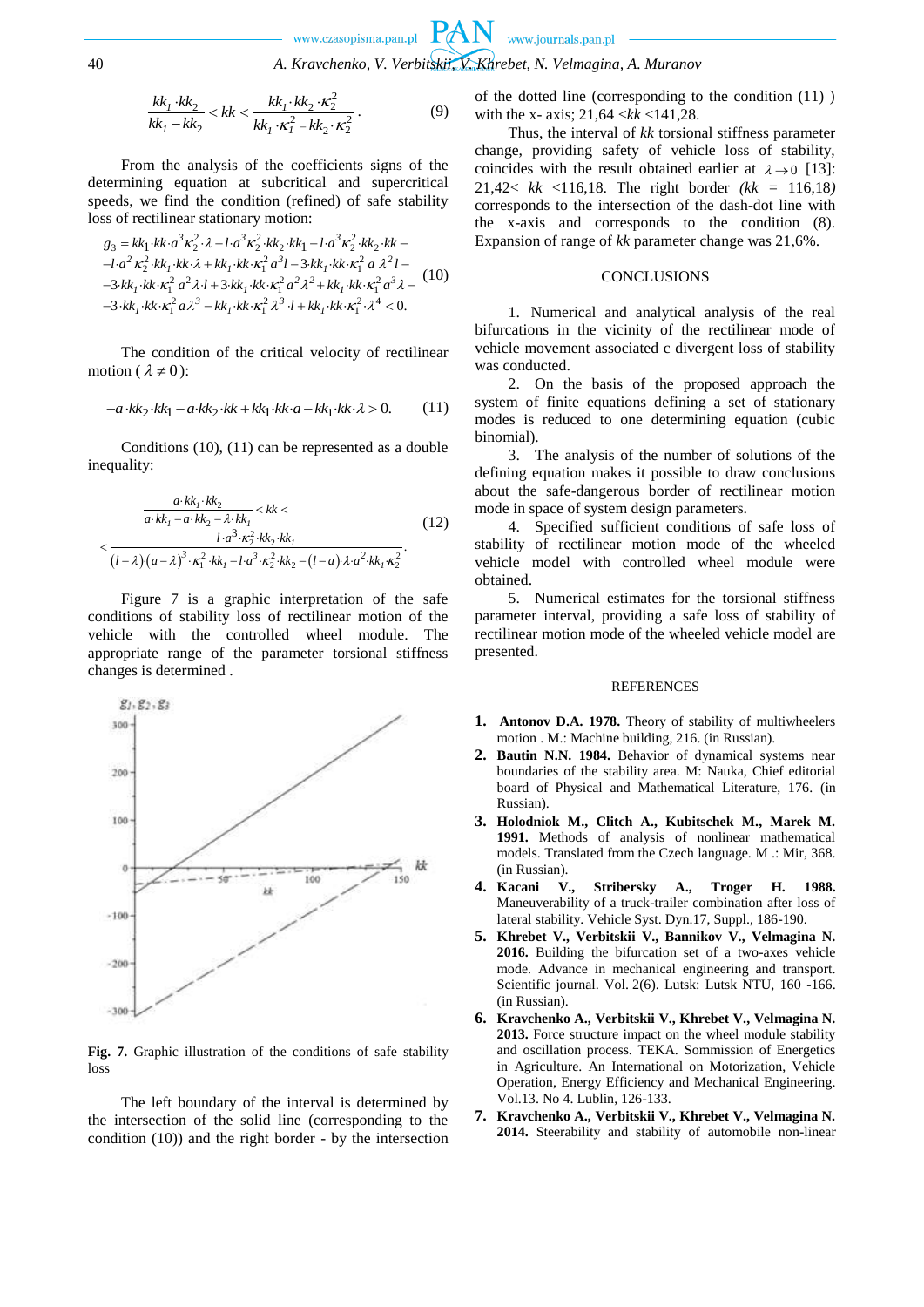model. TEKA. Sommission of Energetics in Agriculture.An International on Motorization, Vehicle Operation, Energy Efficiency and Mechanical Engineering. Vol.12. No 3. Lublin, 77-83.

- **8. Kryukov B.I. 1984.** Forced oscillations of strongly nonlinear systems. M .: Mechanical engineering, 216. (in Russian).
- **9. Litvinov A.S., Farobin Ya.Ye. 1989.** Automobile: the theory of operational properties. M.: Machine building, 240. (in Russian).
- **10. Lobas L.G., Verbitskii V.G. 1990.** Qualitative and analytical methods in the dynamics of wheeled vehicles. Naukova Dumka, 216. (in Russian).
- **11. Lobas L.G., Khrebet V.G. 1993.** Dynamic behavior of a two-tier system with a pendulum rolling on the boundary of stability. Applied Mechanics. 29 (4), 78-87. (in Russian).
- **12. Lobas L.G., Verbitskii V.G. 1995.** Stable Motion of transport Vehicles with Allowance for the Steering System Vibrations. Applied Mechanics. 31 (4), 86-93. (in Russian) .
- **13. Lobas L.G. 1998.** Bifurcation of Steady States and periodic Motions of Finite Dimensional Dynamical Systems with simple Symmetry (Survey). Int. Applied mechanics. 34 (1), 1-24.
- **14. Lobas L.G., Verbitskii V.G. 1983.** Theory of motion. Stability of Wheeled Vehicles. Applied mechanics. 19 (9), 102-107. (in Russian).
- **15. Lyapunov A.M. 1956.** General problem of motion stability. Collected Works. Vol. 2. M.-L.: Publishing House of the USSR Academy of Sciences, 384. (in Russian).
- **16. Pacejka H.B. 2012.** Tire and Vehicle Dynamics, 3rd Edition. Butterworth-Heinemann is imprint of Elsevier, 672.
- **17. Pevzner Ya.M. 1947.** Theory of stability of the automobile. M.: Mashgiz, 156. (in Russian).
- **18. Podrygalo M.A., Volkov V.P., Stepanov V.Yu., Dobrogorsky M.V. 2006.** Resistance of wheeled vehicles at a skid and how to improve it. Edited by M.A. Podrygalo. Kharkov: Publishing house HNADU, 335. (in Ukrainian).
- **19. Rocard I. 1959.** Instability in mechanics. M.: Publishing house of Foreign Literature, 288. (in Russian).
- **20. Troger H., Steindl A. 1991.** Nonlinear stability and bifurcation theory. Wien, New York: Springler - Verlag, 408.
- **21. Tajanowskij G., Tanas W., 2010.:** The analysis regularwheel loadings distribution at a staticallyunstable running system of an agriculturalmachine on a rough surface / TEKA, Sommission of motorization and power industry in agriculture. Vol. X. Lublin. – 464-474.
- **22. Verbitskii V.G., Lobas L.G. 1994.** Bifurcations of stationary states in rolling systems at constant power disturbances. Applied Mathematics and Mechanics. 58 (5), 165-170. (in Russian).
- **23. Verbitskii V., Novak A. et al. 2007.** Introduction to the theory of stability of a wheeled vehicle and track. Donetsk: "Weber" (Donetsk branch), 255. (in Russian).
- **24. Verbitskii V.G., Sakhno V.P., Kravchenko A.P., Kostenko A.V., Danilenko A.E. 2013.** Automobiles. Stability. Monograph. Lugansk: Publishing house "Noulidzh», 176. (in Russian).
- **25. Verbitskii V.G., Lobas L.G. 1981.** Stability of rectilinear motion of flat and spatial wheeled vehicle models. Applied mechanics. 17 (5), 117-122. (in Russian).
- **26. Verbitskii V.G., Lobas L.G. 1987.** Bifurcation Stability of the Steady - State Coupling of elastically Deformable Rolling bodies. Applied mechanics. 23 (8), 101-106. (in Russian).
- **27. Yeroshin S., Miroshnik S., 2013.:** Disk induction motor free rotor stability criterion / TEKA. Commission of motorization and energetic in agriculture. Vol. 13, No. 4, 288-296
- **28. Zeman K. 1992.** Ermittlung der Lösungsverzweigungen eines Sattelscheieppers dei stationärer Kurvenfahrt . Z. angew Math. Und. Mech., 62 (4), 98-100.

### ДИВЕРГЕНТНЫЕ БИФУРКАЦИИ СТАЦИОНАРНЫХ РЕЖИМОВ ДВИЖЕНИЯ МОДЕЛИ КОЛЕСНОГО ЭКИПАЖА С УПРАВЛЯЕМЫМ КОЛЕСНЫМ МОДУЛЕМ

# Александр Кравченко, Владимир Вербицкий, Валерий Хребет, Наталья Вельмагина, Андрей Муранов

**Аннотация.** Рассмотрен альтернативный подход определения условий безопасной потери устойчивости прямолинейного движения модели колесного экипажа с управляемым колесным модулем в смысле Н.Н. Баутина. Силы увода представлены с точностью до кубических членов разложения по углам увода. Условия безопасной потери устойчивости зависят от соотношения между коэффициентами сопротивления уводу, коэффициентами сцепления в поперечном направлении осей и параметром крутильной жесткости управляемого колесного модуля.

Представленный подход анализа вещественных бифуркаций, связанных с дивергентной потерей устойчивости прямолинейного режима, имеет наглядную геометрическую картину: если в окрестности прямолинейного движения при докритической скорости дополнительно существуют два неустойчивых круговых стационарных состояния, то граница устойчивости имеет опасный характер в смысле Н.Н. Баутина; если два круговых стационарных режима существуют при закритической скорости, то граница потери устойчивости в пространстве параметра продольной скорости движения имеет безопасный характер в смысле Н.Н. Баутина. Анализ количества стационарных режимов в окрестности критической скорости прямолинейного движения выполняется для определяющего уравнения – кубического двучлена. **Ключевые слова:** колесный модуль, коэффициент сцепления, силы увода, устойчивость, дивергентная

бифуркация.